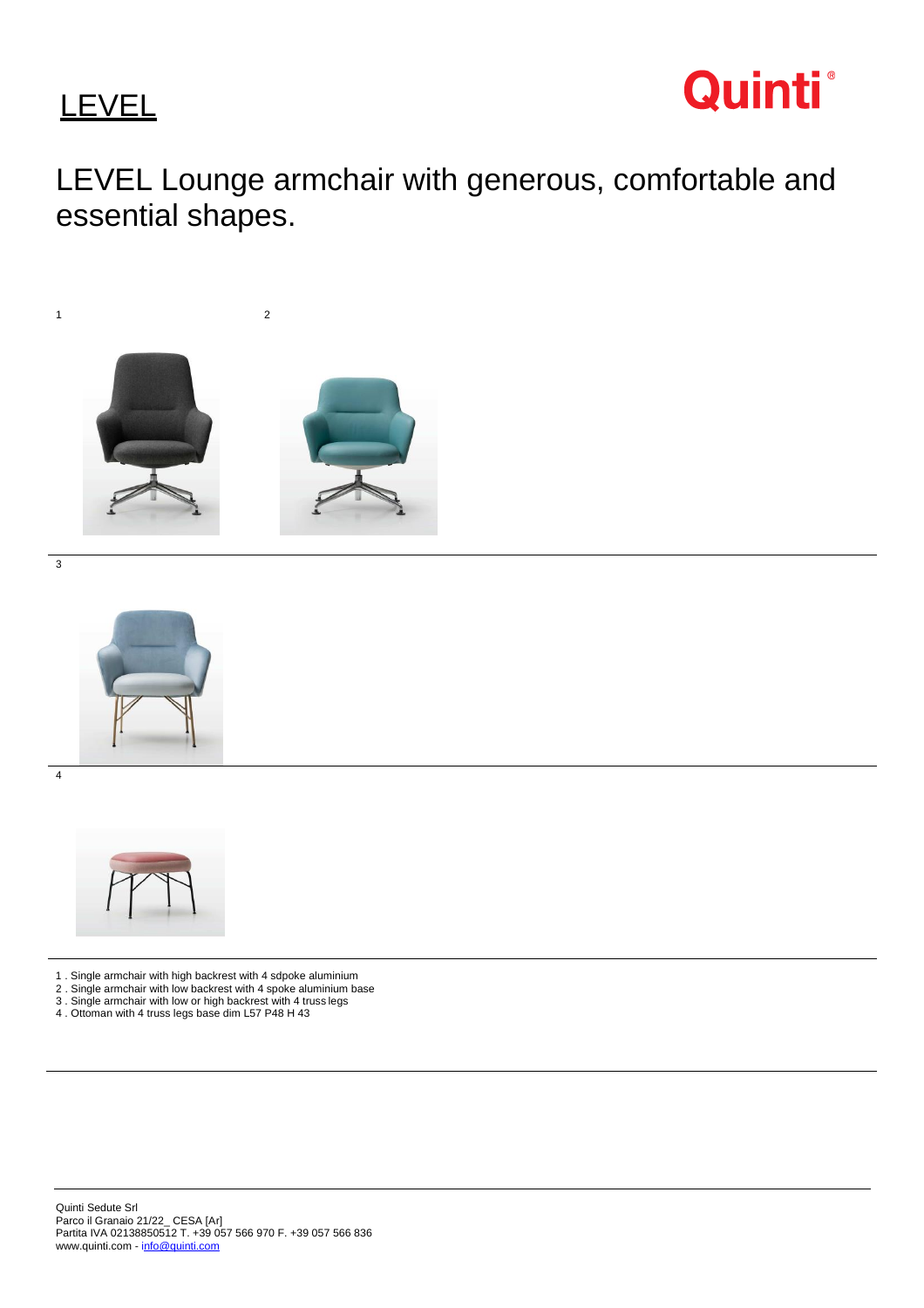





# **STRUCTURE**

LEVEL is available in two heights and two types of bases:

- 4 spoke swivel base in polished aluminium or black painted on feet
- 4 legs with gold or black metal painted truss





## **STRUCTURE AND PADDING**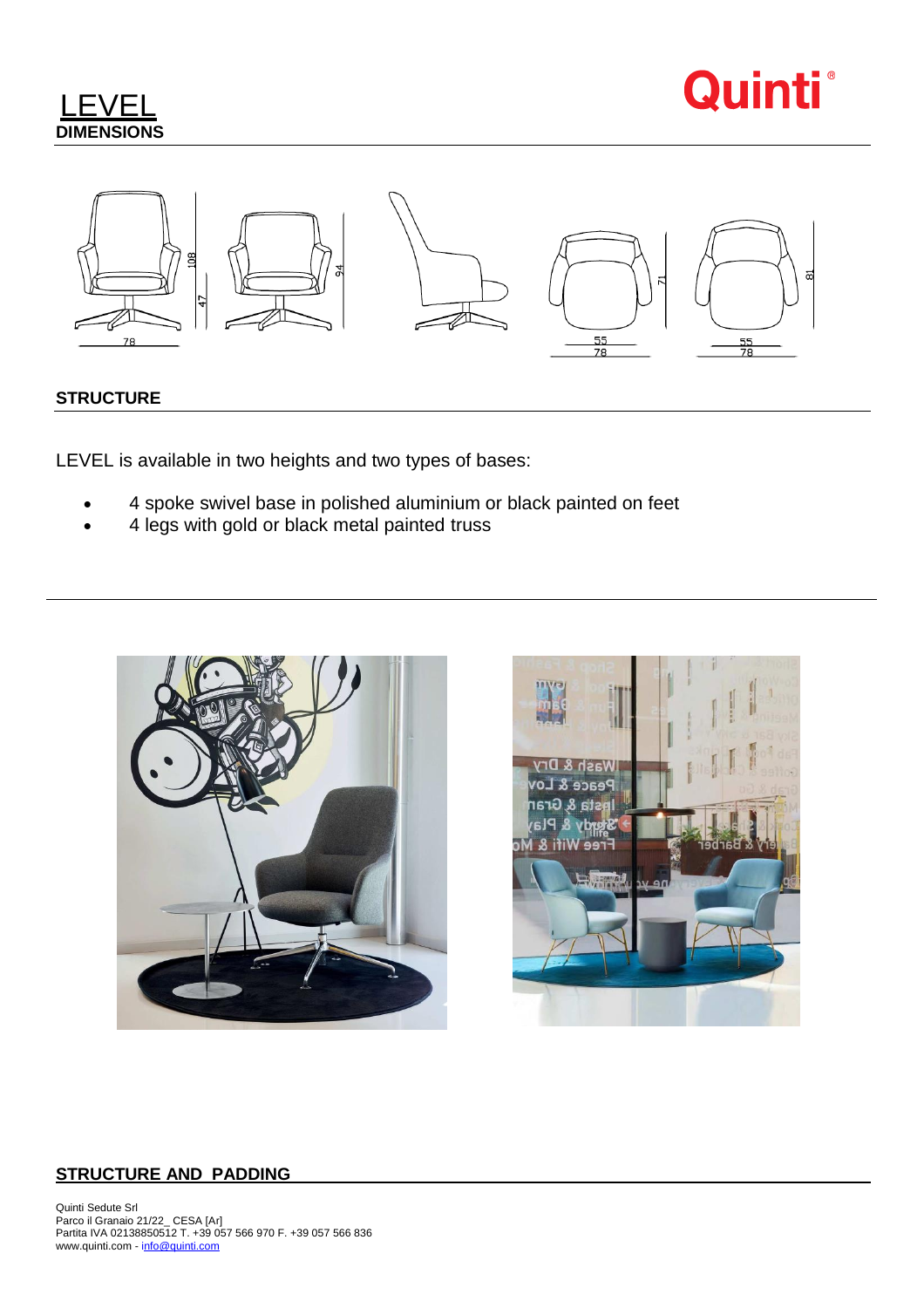

# **LEVEL**

Level is totally made of polyurethane foamed rubber with thickness from 4 to 9 cm and 55 gr/lt density. Inside the backrest a metal skeleton supports the structure, the seat has Synchron Active Plus Mechanism integrated underneath the seat that allows the tilt mechanism, the gas lift and 4 lockable positions of the seat when assembled on the swivel base.



Also available with fireproof rubbers. Certified 1IM

# **ACCESSORIES**

Ottoman with truss base in gold or black metal painted

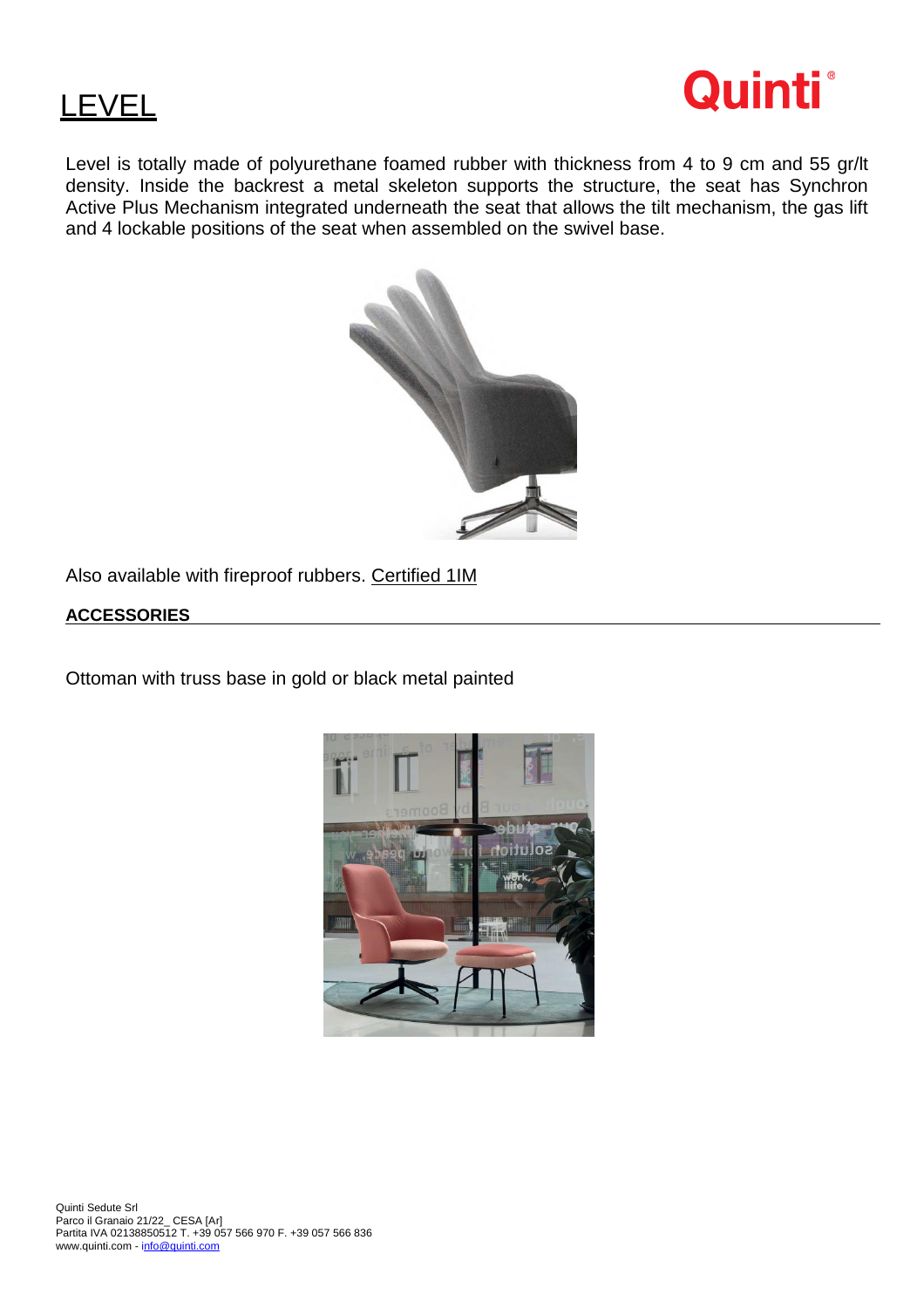# LEVEL

# **UPHOLSTERY**

**BIO-EXPO CATEGORY 2**

300 gr/mt2 100% Propitex FR bacteriostatic Class 1UNI EN ISO 354:2003 100.000 +/- 10% cycles Martindale

#### **EXTREME CATEGORY 2**

350 gr/mtl 100% Xtreme FR Class 1 , EN 1021-1/2 100.000 +/- 10% cycles Martindale

**LASER CATEGORY 2** 560 gr/mtl 100% Polyester FR Class 1 80.000+/- 10% cycles Martindale

**ECOPELLE CATEGORY 2** 630 gr/mt2 83% PVC, 17% Synthetic ISO 379-DIN75200-CSERF4/83 10% cycles Martindale

**ERA CATEGORY 3** 448 gr/mtl 100% Trevira CS Class 1UNI EN ISO 354:2003 100.000 +/- 10% cycles Martindale

**LASER PLUS CATEGORY 3** 630 gr/mtl 100% Polyester FR Trevira Classe1 , 4.000 +/- cycles Martindale

**ECOPELLE SOUL CATEGORY 3** 760 gr/mt2 Superficies 100% POLIURETANO, Base Polyester 85%,17% Cotton EN1021-1/BS5852 PART 1 >100.000 EN ISO 5470-2

**MELANGE CATEGORY 3** 390 g/lin.m 100% Trevira CS Class 1 80.000 +/- 10% cycles Martindale

**JET CATEGORY 3** 365+/- 5% g/lin.m 100% Polyester FR Class 1 80.000+/- 10% cycles Martindale

**ECOPELLE SISTEMA PRO CATEGORY 3** 710 gr/mt2 Surface 93% PVC Base Polyester 28% CLASSE<sub>1</sub> 100.000 CICLI

**ECOPELLE VITAX CATEGORY 3** 850 gr/mt2 Surface 98% PVC 2% PU Base cotton 100% CLASSE 1 100.000 CICLI

**ONE RECICLE CATEGORY 3** 525 gr/mt2 100% recycled polyester Base cotton 100% CLASSE 1IM 100.000 CICLI

**LANA CATEGORY 5** 500 gr/mt2 75% Lana, 25% polyamide Class 1 100.000 cycles Martindale

**PELLE CATEGORY 5/6** 620 g/lin.m 100% Cow leather Class 1, EN 1021-1/2

**PIED POULE CATEGORY 6** 550 g/lin.m 66% cotton, 34% Polyester 35.000 % cycles Martindale

# Quinti˚

**EUROPOST 2 CATEGORY 6**

710 g/lin.m 63% PU, 16% CO, 21% PL Ini1975 CLASS1emme,UNI9175/FA 50.000% cycles Martindale

**PREMIUM /ELEGANCE CATEGORY 7** 100% First quality cow leather Thickness 1,2/1,4 mm EN1021-1/2

**STEELCUT TRIO CATEGORY 7** 770 g/lin.m 90% New wool worsted, 10% Nylon Class 1, EN 1021-1/2 100.000 % cycles Martindale

**REMIX CATEGORY 7** 415 g/lin.m 90% New wool worsted, 10% Nylon Class 1, EN 1021-1/2 100.000 % cycles Martindale

**VELLUTO DECONTRACTE' CATEGORY 7** 590 g/lin.m 19% CO, 61% PC,10% PL, 10%VI 40.000 % cycles Martindale

**MERIT CATEGORY 7** 500g/lin.m 76% Polyester Recycled 24% Polyester EN 1021-1/2 85.000 % cycles Martindale

**VELLUTO CATEGORY 8** 600 g/lin.m 100.000 % PL Flame retardant

**PELLE SOFT CATEGORY 8** 100% Cow leather Thickness,8-2 mm Aniline treatment – First quality EN1021-1/2